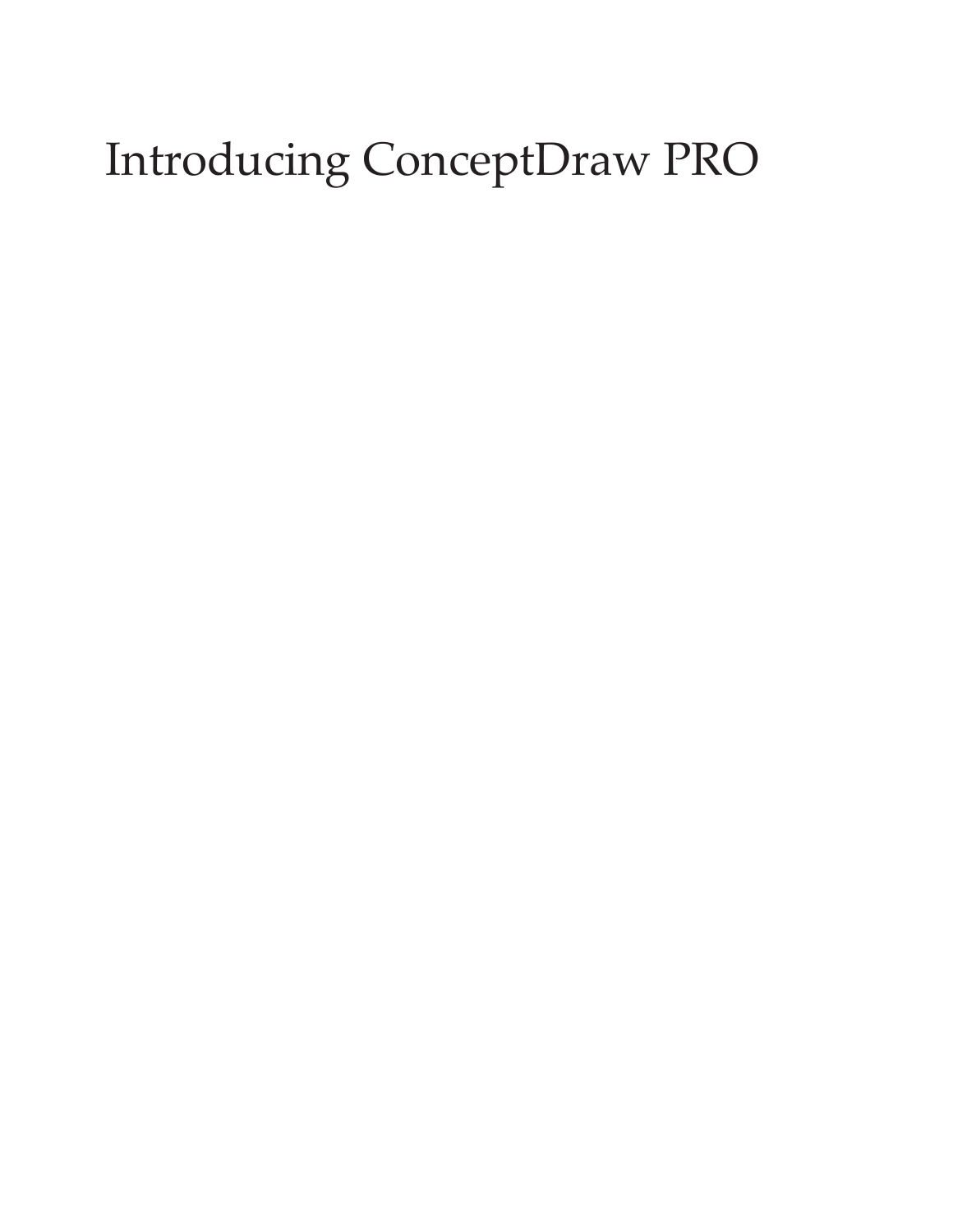# Contents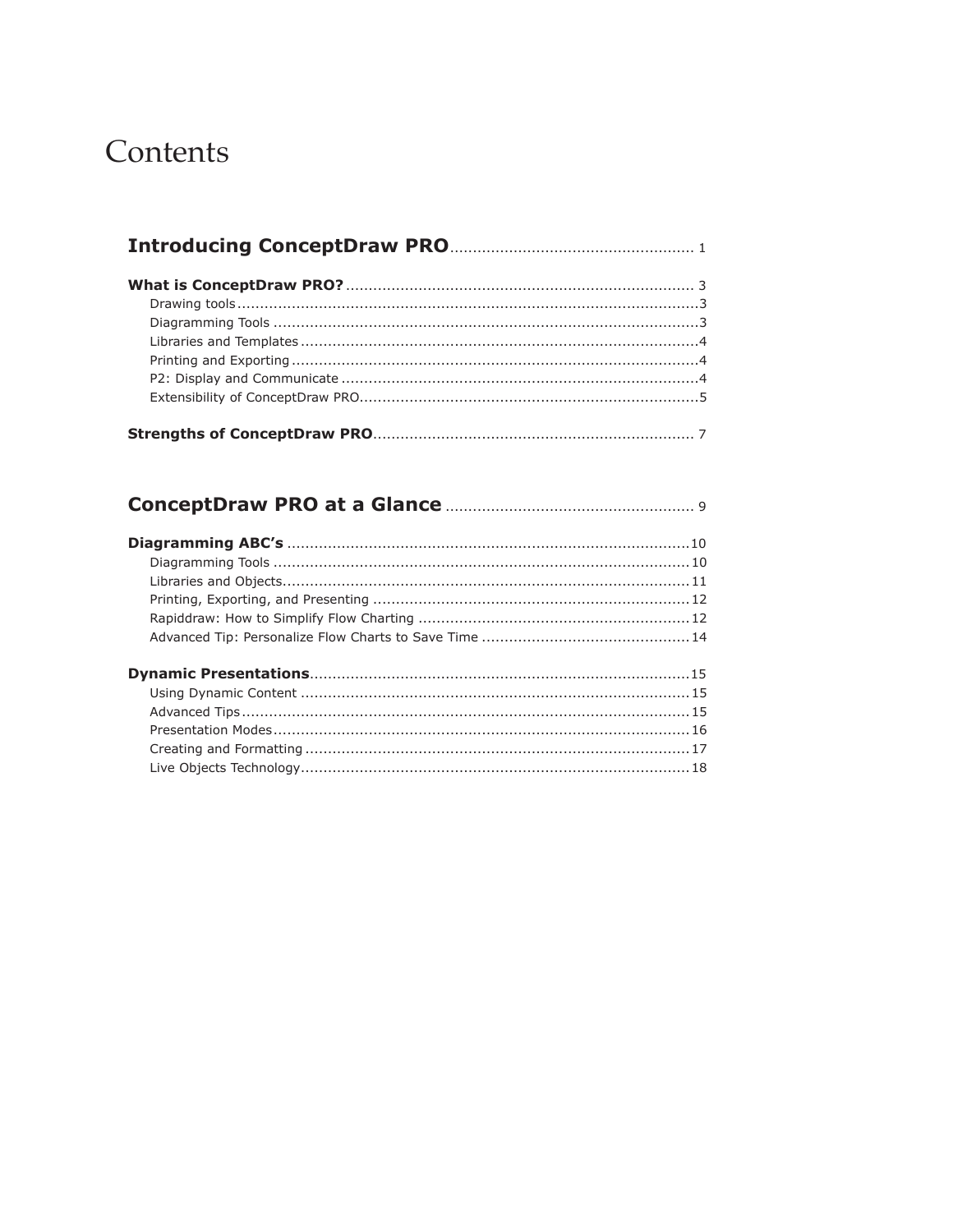# What is ConceptDraw PRO?

ConceptDraw PRO is a full-featured diagramming platform that lets you display, communicate, and dynamically present.

ConceptDraw PRO offers a professional set of drawing tools, numerous object libraries, ready-to-use templates, learning materials, and highly valuable printing options. You can print your diagram in a variety of table/paper size/orientations and export to many popular graphic formats. You can prepare and demonstrate presentations, as well as create presentations with dynamic content. ConceptDraw PRO provides many professional business solutions based on technologies for integrating external data. The integration technologies used in this product are

ConceptDraw Solutions Park

- **• Live objects**
- **• INGYRE 3**

ConceptDraw PRO contains ready-to-use solutions for project management and corporate dashboards for business management and planning.

# **Drawing tools**

You can create drawings and other illustrations using the ConceptDraw PRO drawing tools, as well as library objects, ready-to-use templates, and sample documents. You can export your drawing to most popular formats for exchanging documents with other users and print on almost any standard paper size.

# **Diagramming Tools**

You can create flow charts, schematics, and other diagrams with ConceptDraw PRO diagramming tools. You can connect two objects and ConceptDraw PRO automatically routes the path between them. Smart connectors allow you to rearrange your diagrams without losing your connections. The Clone Tool lets you quickly add multiples of the same objects. Hyperlinks let you connect your document to external documents, folder, web pages, email addresses, and more. The Rapiddraw tool allows you to quickly and easily create professional flowcharts, block diagrams, org charts, and other diagrams.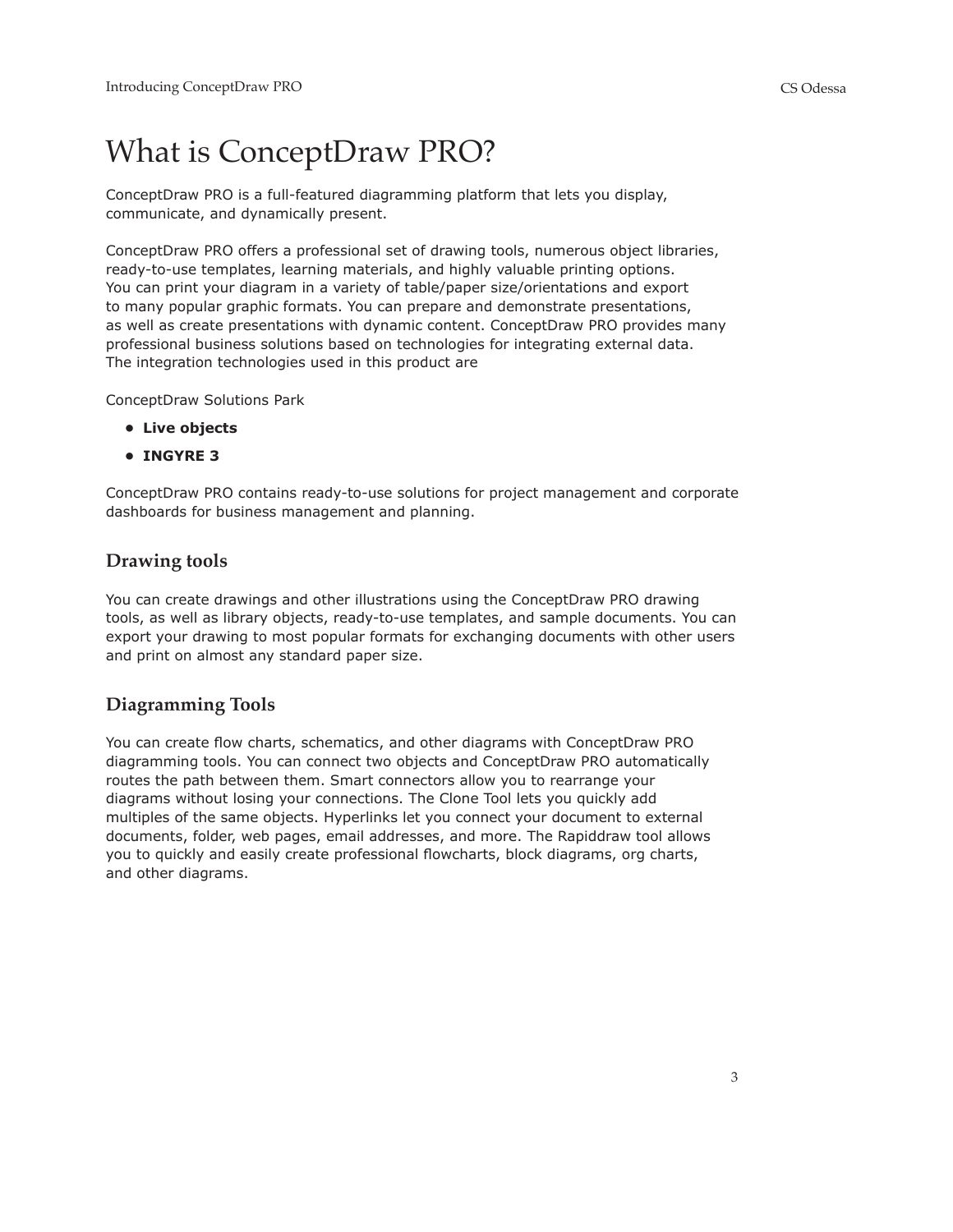# **Libraries and Templates**

ConceptDraw PRO templates and their associated libraries enable you to quickly get started making the drawing or diagram you want to make. When you open a template, ConceptDraw PRO opens the library associated with that template, so every library object that is used in that template is at your finger tips, ready to use. Library objects can also be customized and saved for later use. You can customize the scaling, color, line weight, label, and even the fill pattern of an object to use in later drawings and diagrams.

You can use Rapid Draw techniques to quickly create structures and block diagrams (consisting of blocks and displaying the structures).

# **Printing and Exporting**

ConceptDraw PRO allows you to easily print and export your diagrams to many formats. Your diagram canvas can be one size (24"x36"), and your printer paper can be another size (8.5x11); tell the tool to print your large canvas to smaller paper, and it is easily done. ConceptDraw PRO has many high-value export options, including popular graphic formats, such as MS Visio (VDX) and PowerPoint (PPT), Adobe Acrobat (PDF) and Flash (SWF), and Scalable Vector Graphics (SVG).

### **P2: Display and Communicate**

#### **Powerful Presentation Display**

Create and format your interactive or dynamic presentation, then collaborate with your audience or coworkers to make changes to the presentation. Presentations can use hyperlinks directly so you can easily navigate to a different part of the presentation, an external website, or even open a different document.

Dynamic presentation uses the technology of live objects to collect external data from the internet or from your hard drive into your presentation. Changes to the external data are automatically reflected in the live objects in your presentations.

Presentations can contain many slides and multiple pages, and you can use the Slide Navigator to quickly change between sections of larger presentations.

For a truly dynamic, flexible presentation, you can set up your presentation to display on a secondary monitor, leaving your main monitor free for making edits and changes to the presentation.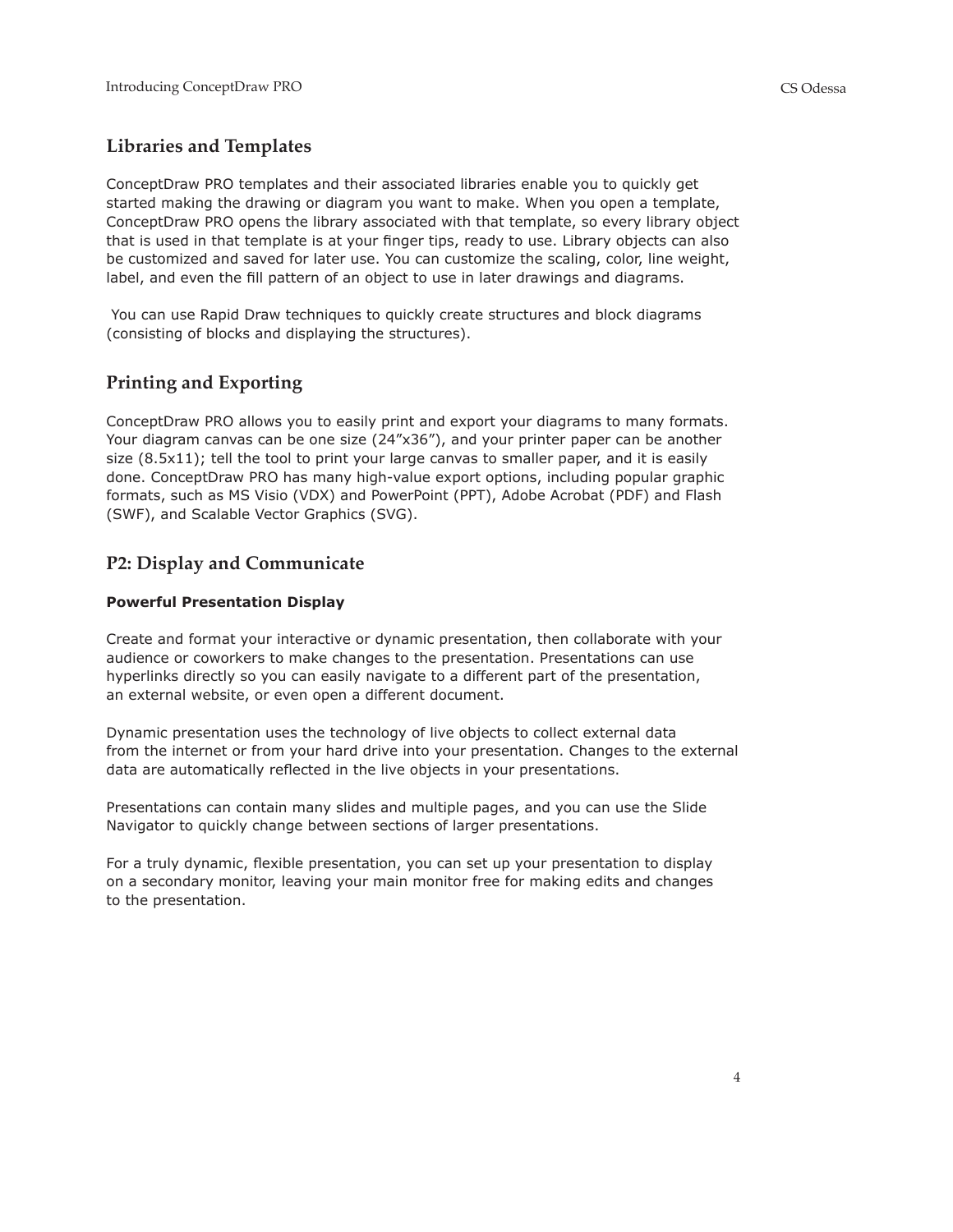# **Extensibility of ConceptDraw PRO**

#### **Business-Specific Solutions**

ConceptDraw Solution Park offers business-specific solutions that go beyond the core capabilities of ConceptDraw PRO. Find solutions that are custom-tailored to your business or activity and discover the immense value of extensibility — ConceptDraw Solution Park.

#### **Solution Browser**

Solution Browser is your window to exploring ConceptDraw Solution Park. Search by solution type or specific ConceptDraw application to find the solutions that are best suited for your specific needs.

#### **Integration Technology**

With the introduction of live object technology, you are now able to create documents and presentations that can automatically reflect and react to external data sources. ConceptDraw PRO supports scripting languages and third-party tools to modify and program the visual behavior of live objects.

#### **Conclusion**

ConceptDraw PRO lets you visualize your ideas and data into diagrams and drawings, communicate with presentations and high-value export options, and meet businessspecific needs through the extensibility in ConceptDraw Solution Park.

With 5 built-in presentation modes, easily customized printing options, and powerful export options, ConceptDraw PRO allows you to easily communicate up-to-date status and data to many types of audiences.

With ConceptDraw Solution Park, you can quickly find solutions to extend the core functionality of ConceptDraw PRO to meet the needs of your specific business or activity.

With live objects, you to create diagrams and presentations that automatically react to external data sources.

With INGYRE3, your data easily integrates with the other ConceptDraw Office 3 applications. You can easily create Project Dashboards to stay on top of your project status, create on-the-fly presentations of your brainstorming sessions, automatically create a work breakdown structure for your project, and much more.

ConceptDraw PRO is a comprehensive tool for your drawing and diagramming needs and is loaded with value.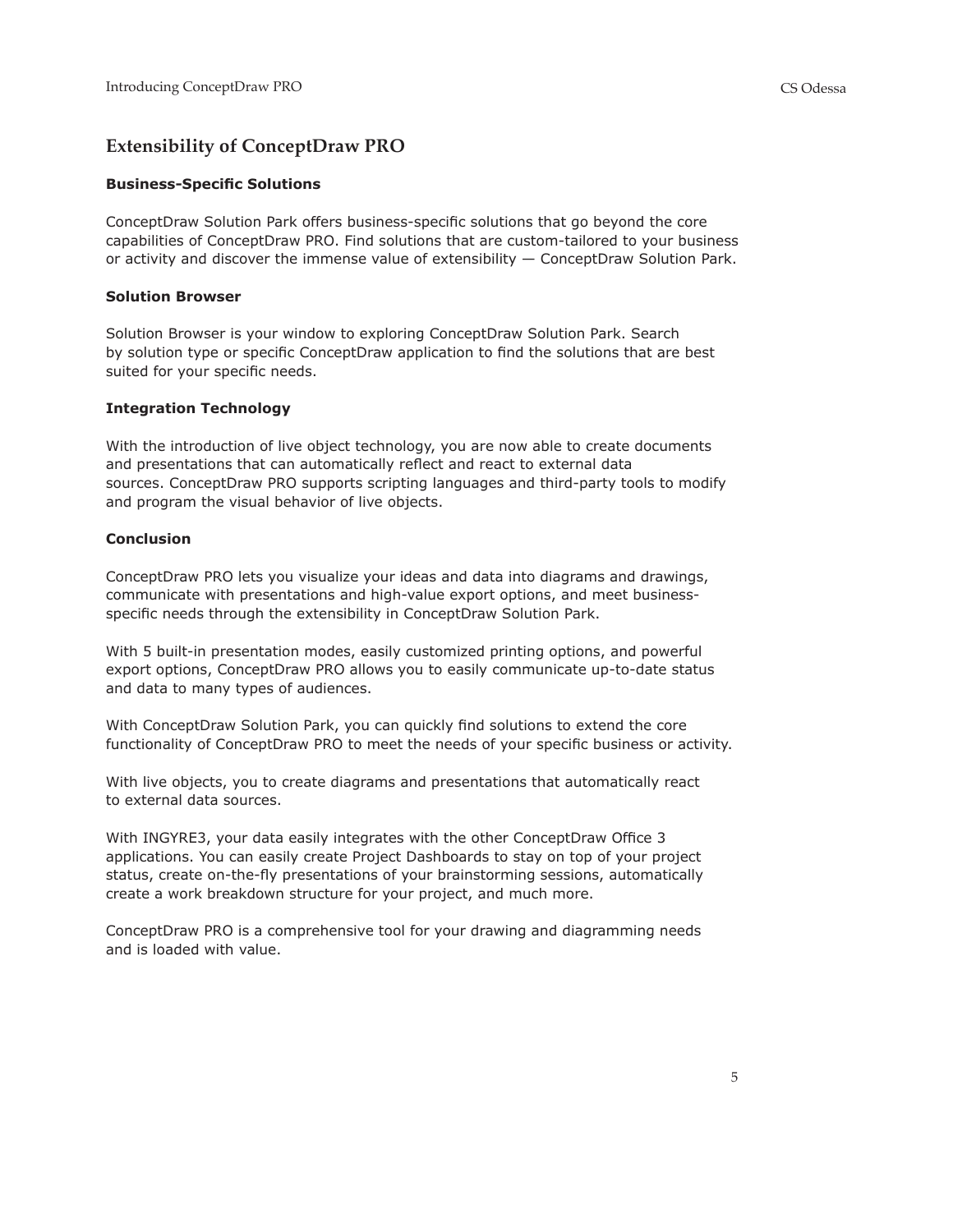# Benefits of ConceptDraw PRO

ConceptDraw PRO simplifies and enhances designing presentations with its flexible slide construction, automated processes, and the ability to use external data to demonstrate important points to your audience. ConceptDraw PRO has an extensive library of over 20,000 objects that are ready to be used. The library also includes many live objects that can be set to react and change with external data.

ConceptDraw PRO also supports dynamic presentations that contain live content and can be edited on the fly to reflect input from collaboration or feedback. Presentations can be exported to numerous graphical formats or emailed as a slideshow. ConceptDraw PRO presentations can be displayed in full-screen, automated playback mode, or using dual monitors — display on one, edit on the other — for team collaboration.

#### **Dynamic Presentations**

With Dynamic presentations, you can display your presentation on a secondary monitor or projector, while your main monitor is left open for you to make edits as you move through the presentation. This allows you the unique ability to collaborate with team members in a meeting setting or quickly respond to feedback from your audience.

Any diagram or drawing you make in ConceptDraw PRO can be a dynamic presentation—everything from flowcharts and block diagrams to network diagrams and wiring schematics.

#### **Presentation Preparation**

Creating a presentation, slide by slide, in a multi-page format provides maximum flexibility when presenting and using presentation content.

You can take additional control over your presentation by formatting the appearance of each slide with background pages, color schemes, and clip art.

You can hyperlink to other objects and pages within the presentation or hyperlink to external documents and web pages. The benefit of this feature is your presentation is not confined to the content inside the presentation; all resources are available for your audience.

You can create presentations that contain live objects. Live objects can be set to respond to external data sources, such as a file database or different data feeds on the internet.

You can export your presentation to Microsoft PowerPoint for local presentation or to Adobe Flash (.SWF) for presentation over the web.

#### **Presenting**

You can have complete control over the pace and direction of your presentation by manually progressing slides and navigating with hyperlinks, or set the slide order and let your presentation play automatically.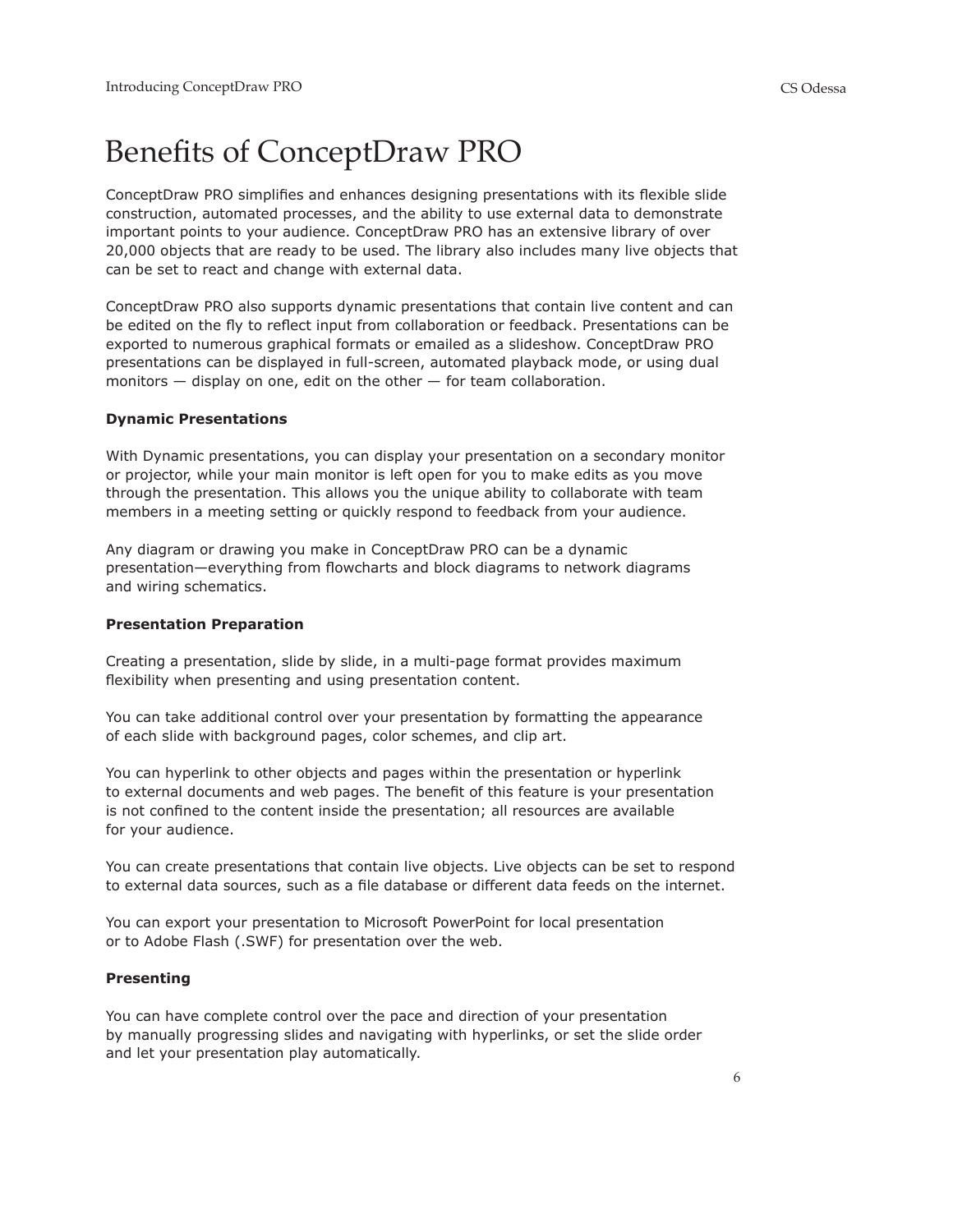# Strengths of ConceptDraw PRO

In addition to the professional drawing tools, extensive object libraries, helpful templates, and expert samples, ConceptDraw PRO has many features which go beyond the traditional drawing platform model.

ConceptDraw PRO utilizes sophisticated technologies to save you time, often requiring just a single click. ConceptDraw Solution Park allows you to extend the core functionality of ConceptDraw PRO to meet business-specific needs. INGYRE3 allows you to create project dashboards to visually track data from your projects. Live objects let you create diagrams and drawings that can reflect current data from external sources. Dynamic presentations allow you to collaborate with team members in a meeting setting and make adjustments to your drawings on the fly. Extensive import and export options make your diagrams remarkably flexible for sharing. No other product offers these powerful features.

#### **ConceptDraw Solution Park**

The value of ConceptDraw PRO goes far beyond the core product. With ConceptDraw Solution Park, you can extend the functionality of ConceptDraw PRO with business-specific solutions — solutions for everything from business strategy and project management to education and human resources. ConceptDraw Solution Park offers additional tools, templates, object libraries, live object collections, sample documents, training materials, and much more. For example, project managers can find additional project dashboards for driving and managing their projects.

#### **Integration Technologies**

ConceptDraw PRO incorporates several integration technologies to streamline workflow and increase productivity. These technologies allow you to utilize external data for up to the minute status reports, create dashboards that show project status, and create presentations with your data that can fit many situations and audiences.

#### **Live Objects**

This technology provides you with tools to create objects which automatically change their visual appearance or provide computed results. Any live object's appearance can be changed manually or respond to external data. Objects can be customized or programmed using simple formulas, or using sophisticated third-party programming. ConceptDraw Solution Park contains many additional solutions that utilize the live object technology in ConceptDraw PRO.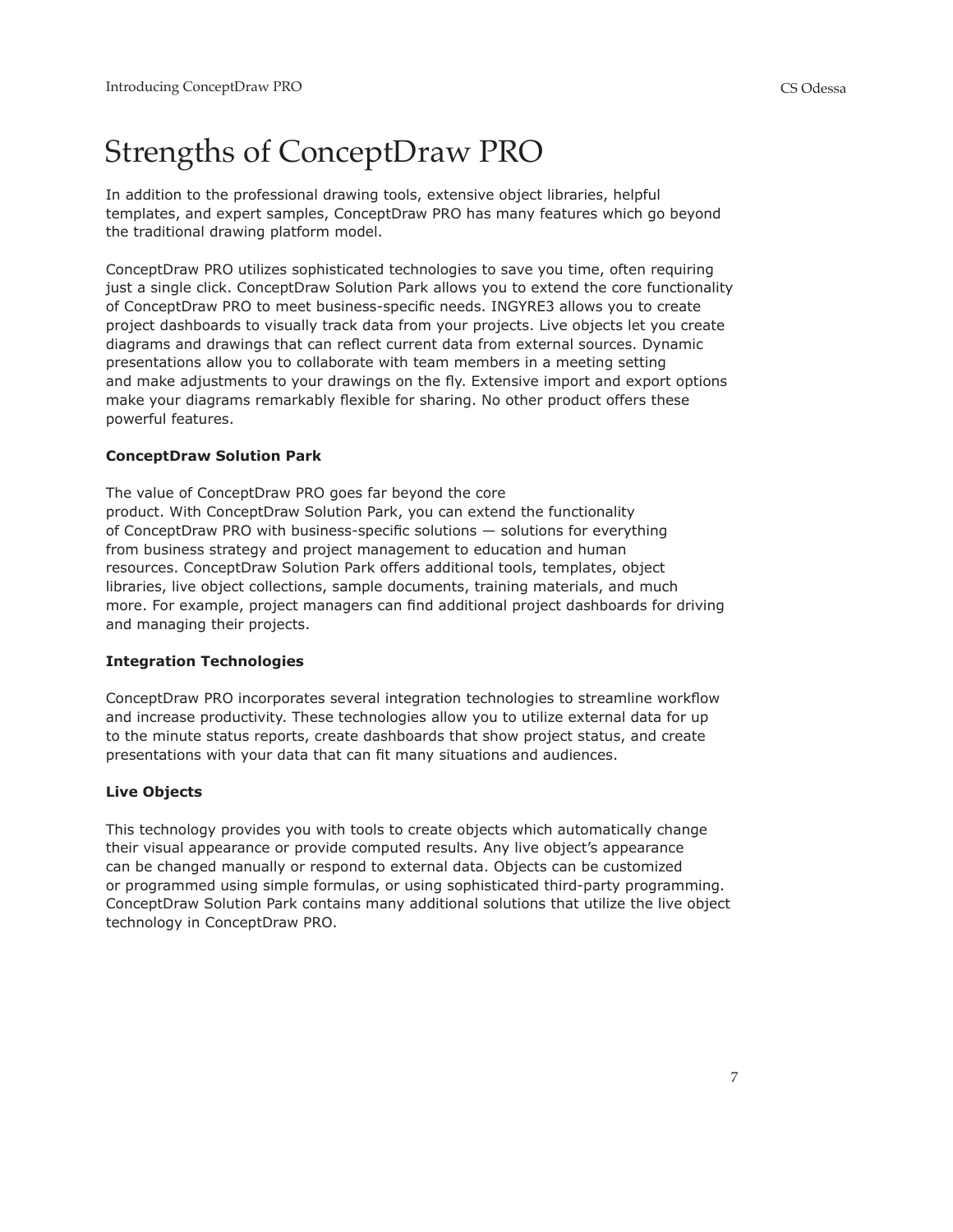#### **INGYRE3**

This integration technology allows your data to flow freely between the ConceptDraw Office 3 applications. By integrating your data with ConceptDraw PRO, you can automatically create project management diagrams and reports, as well as automatically build project dashboards that give you up-to-date status reports. You can also use ConceptDraw PRO as a presentation engine for your project or mind map data.

#### **ConceptDraw PRO Basic**

This integration scripting language is for collecting and exchanging data with internal and external applications. ConceptDraw PRO Basic is a great tool for creating sophisticated object libraries with user-defined behavior and a professional visual appearance.

The scripting technology can be used by company or third party developers for customizing data integration solutions that use ConceptDraw PRO for Microsoft Windows and Apple computers eliminating integration barriers that can exist in mixed computing environments.

#### **Exporting ConceptDraw PRO Presentations**

In addition to ConceptDraw PRO's internal presentation engine, you can export ConceptDraw PRO presentations to Microsoft PowerPoint and Adobe Flash, providing great flexibility for meeting your presentation needs for different situations and audiences.

#### **Importing and Exporting**

ConceptDraw PRO supports importing and exporting of many file formats, allowing you to integrate with numerous data sources.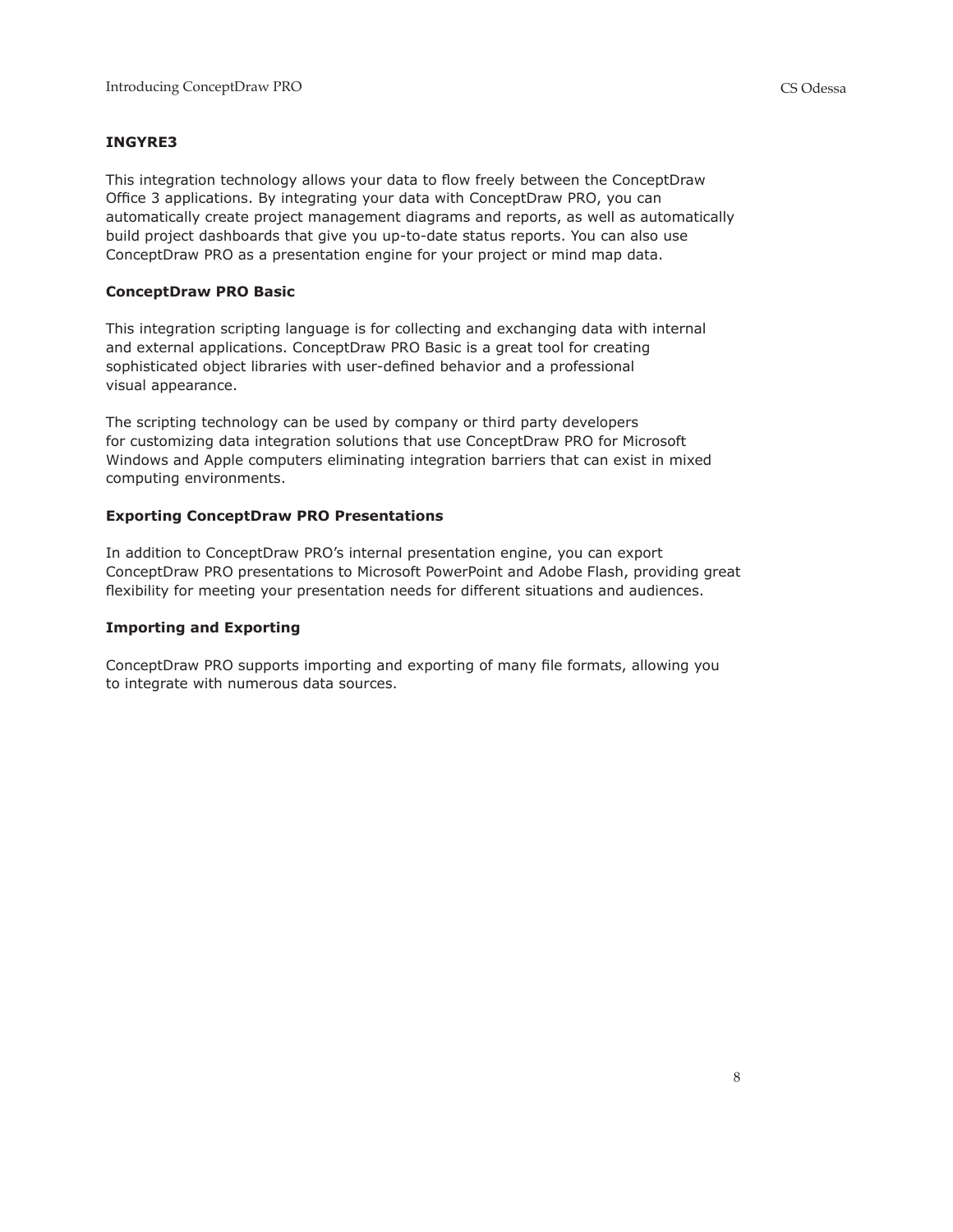# ConceptDraw PRO at a Glance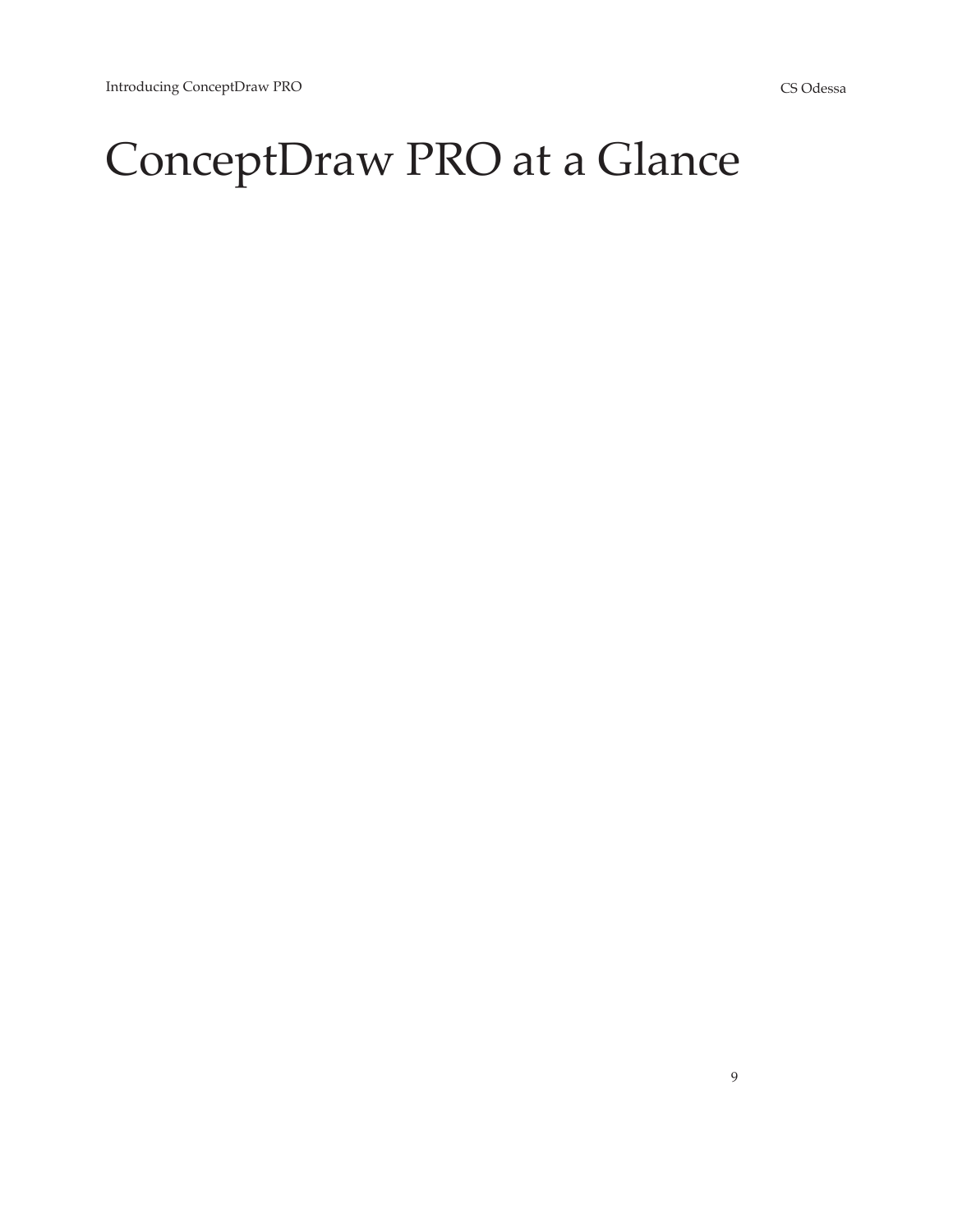# Diagramming ABC's

ConceptDraw PRO is a diagramming tool that lets you easily create diagrams in minutes to support any business communication process. You can create simple or complex drawings to communicate status or condition to your audience.

ConceptDraw PRO creates drawings, diagrams and charts with great visual appeal. It is simple to express ideas to share with others that quickly convey what you are thinking when using ConceptDraw PRO. ConceptDraw PRO is a spectacular, easy-touse tool for preparing presentations and business documentation, describing structures and processes, making schematic diagrams, and drawing technical sketches.

ConceptDraw PRO is powerful enough to be the standard-bearer business graphic tool for organizations of any size, producing rich visual documents that convey meaning and support company's internal and external communication needs. Graphic company communications include dashboards displaying key performance indicators and depiction of processes based on company data. From simple to complex, ConceptDraw PRO fills every niche.

# **Diagramming Tools**

#### **Objects and Connections**

In addition to a wide assortment of basic shapes, ConceptDraw PRO includes over 20,000 pre-made objects. Configurable drawing tools, like Smart Connectors, Clone tool, automatic color and texture fill tools, attribute eye dropper, hyperlinks, and flexible text tools, make it quick and easy to create professional diagrams that are clear and easily understood.

#### **Editing**

Objects in ConceptDraw PRO can be rotated, positioned one behind the other, aligned with one another and substituted with ease. You can modify and save ConceptDraw PRO objects to a library for future use. Objects that conform to your organization's identity save you time and effort. In addition to all of the color fill options, ConceptDraw PRO comes with many different textures to fill objects or you can scan your own sample texture and use it as an object fill. Text can be typed inside any object and easily be positioned to maximize object identification.

#### **Formatting**

Formatting tools include the drawing guideline grid which has "snap to" capabilities, dynamic guides to align objects, multiple drawing layers to simplify drawing tasks, and scaling to correctly size your drawing for any size circumstance .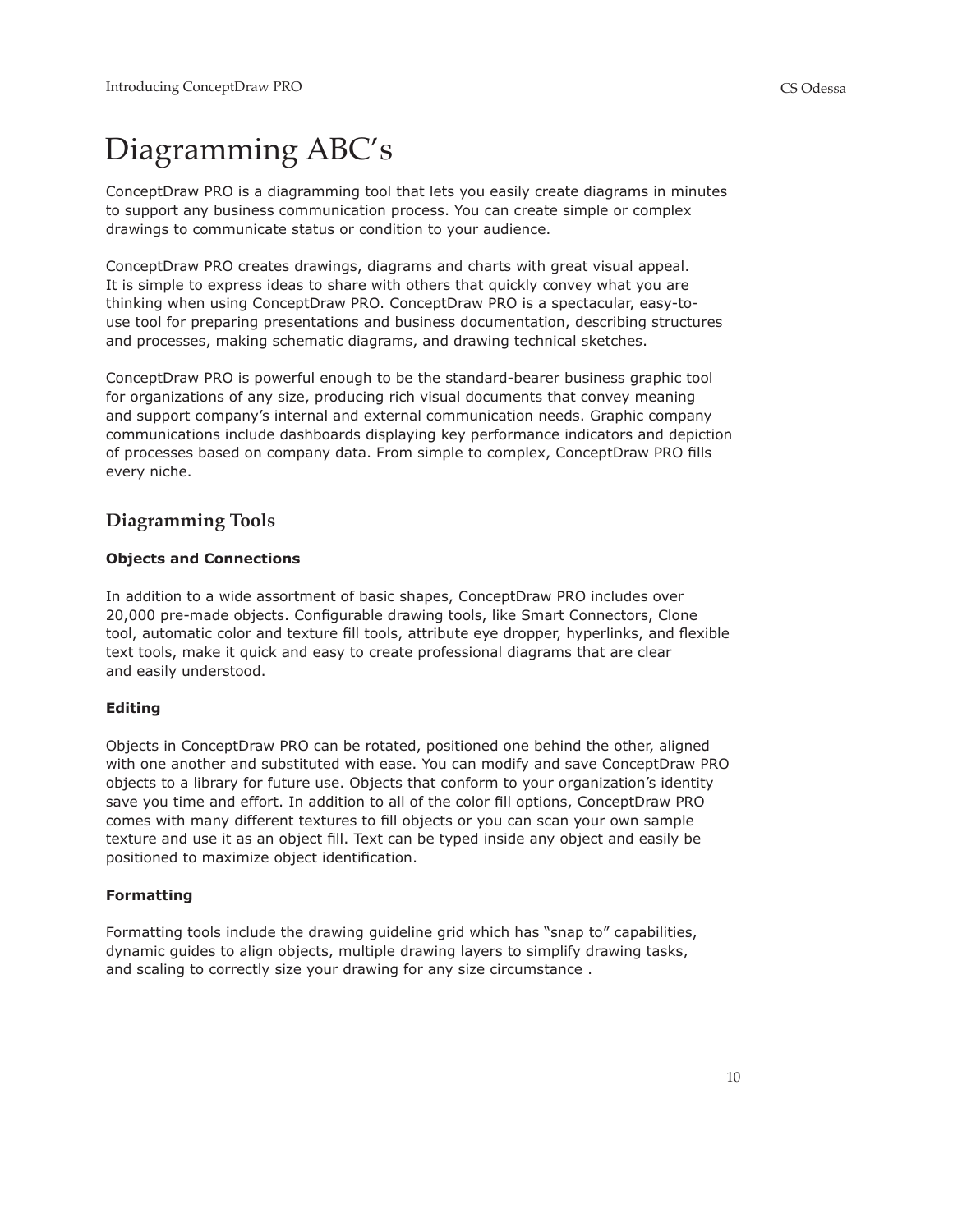#### **RapidDraw**

The RapidDraw feature that allows you to quickly assemble business charts with minimal effort, increasing your productivity and making you a drawing wizard. Hover on a placed object and directional arrows with object symbols make flowchart layouts an easy task.

# **Libraries and Objects**

#### **Solution Park**

The extensive collection of professional solutions provides templates that address different drawing activity areas such as work charts, flow charts, marketing diagrams, and business diagrams. ConceptDraw Solution Park has templates for just about any business diagramming need you might have.

#### **Samples**

ConceptDraw PRO contains a large collection of sample drawings and diagrams that correspond to the template you have selected. Sample documents give you examples of some of the amazing results that can be achieved with ConceptDraw PRO, and can help give you an idea of where to start with your diagram.

#### **Object Tools**

Many of the drawing tools in ConceptDraw PRO allow you to quickly input content into drawings. The Clone Tool lets you to take a single object and rapidly replicate it in your drawing. The Quick Connect tool automatically connects objects with just a few clicks. Formatting tools help you by easily aligning objects in your drawings. The powerful object search capabilities inside ConceptDraw PRO help you locate appropriate images for every drawing project type. For example, in the business object library, there are sophisticated Smart Objects that can be quickly configured as the entire drawing.

#### **ConceptDraw Solution Park**

ConceptDraw Solution Park contains many templates and libraries for more specific business diagramming needs. These libraries greatly extend ConceptDraw PRO's core functionality with just a simple download. This extensibility brings huge additional value to users.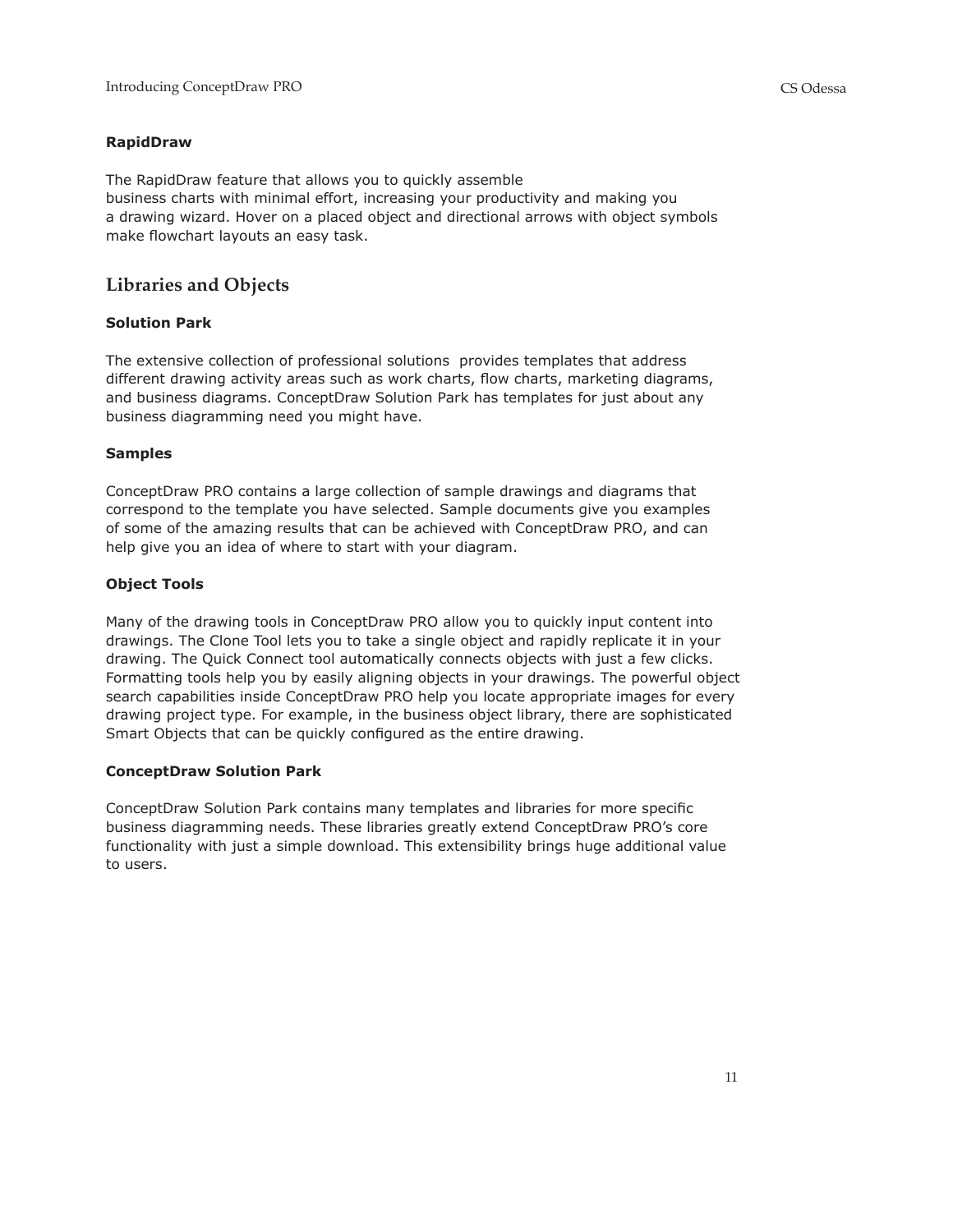# **Printing, Exporting, and Presenting**

#### **Printing**

Highly configurable print configuration capabilities allow you to print any size drawing to any standard or custom page size. On top of the single page flexibility in ConceptDraw PRO, it is also possible to print all of a document's pages onto a single page to preview a multi-page document, as well as print one document page on multiple pages to assemble poster-size drawings. Printing output is crucial, and ConceptDraw PRO has the flexibility to meet your needs.

#### **Exporting**

To stay on top of your business, you need to be able to share your data in a variety of formats. ConceptDraw PRO provides extensive export options to meet you communications needs. These high-value export options allow you to share your drawing, diagrams, and data across many format mediums. For example, ConceptDraw PRO exports to Adobe Acrobat, Microsoft Visio and Office applications, and over 20 common graphics formats.

ConceptDraw PRO also supports exporting to web formats for posting your drawing to the internet. Adobe Flash, HTML, and Scalable Vector Graphics exports allow you to communicate over the web.

#### **Presentations**

ConceptDraw PRO can build powerful presentations that will take your graphic content and present it in its best light. You can select from four powerful presentation modes to properly convey your message. There is no more flexible presentation builder and presentation tool available anywhere. The graphic sophistication of ConceptDraw PRO will put the WOW factor in what you present.

# **Rapiddraw: How to Simplify Flow Charting**

Have you ever needed a flowchart, but did not have the time or tools to build it? Rapiddraw allows you to build professional flowchart quickly and easily. Add the start point of your chart and simply select a directional arrow from the selected object. Rapiddraw will automatically draw and connect the next object in your flowchart. You can quickly map out your whole flow chart in just minutes. Substitute objects in your diagram to flesh out your flowchart then add your text. Rapiddraw saves you time and money by making flowcharting simple and fast.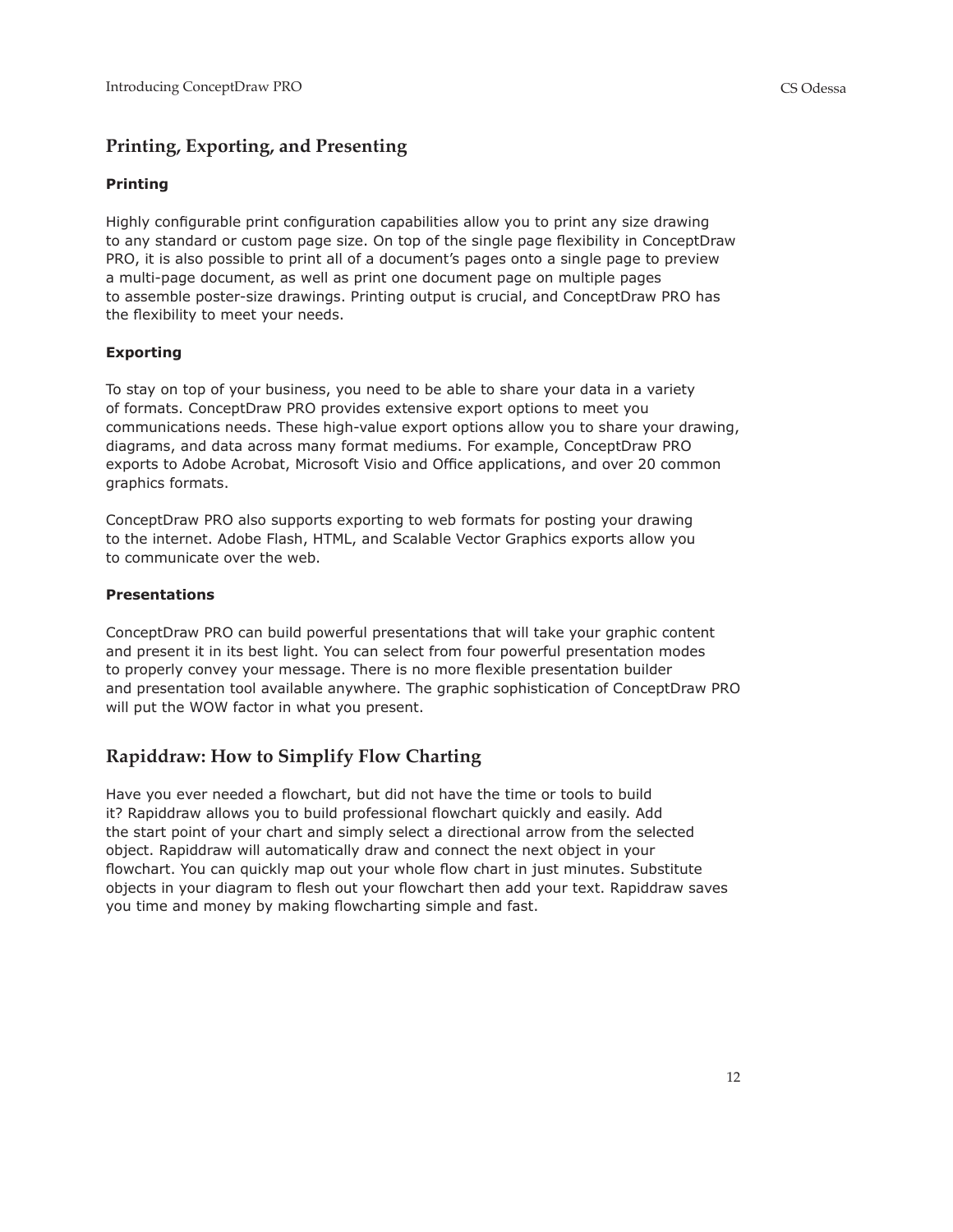#### **Flow Charting Steps**

#### *Finding the Flow Chart Template*

Identify the flow chart template you want to base your drawing on. Many templates are available.

#### *Selecting Object to Build the Flow Chart*

Select the flow chart object that in the open template. Directional arrows surround the object. Select the appropriate direction for your flow chart .Select the object you want to connect to from different objects.

The object appears and the connection is automatic, speeding upthe construction of flow charts.

#### *Constructing the Flow Chart*

After the flow chart structure is defined, you can easily add text to each box... Flow charts are constructed rapidly without the requirement of aligning boxes or making manual connections,making you much more efficient in the flow chart process.

#### **Flow Charting Extras**

#### *Change Object*

Double click on any flow chart object to cycle through additional shape choices..

#### *Substitute Feature*

Use the Substitute command to swap your generic flowchart shapes for any of ConceptDraw PRO's 20,000+ objects to add depth and visual appeal to your flowchart.

#### *Connect Around Existing Objects*

If an existing object is the way of your Rapiddraw flowchart path, the new object will be place and connected around the object, automatically.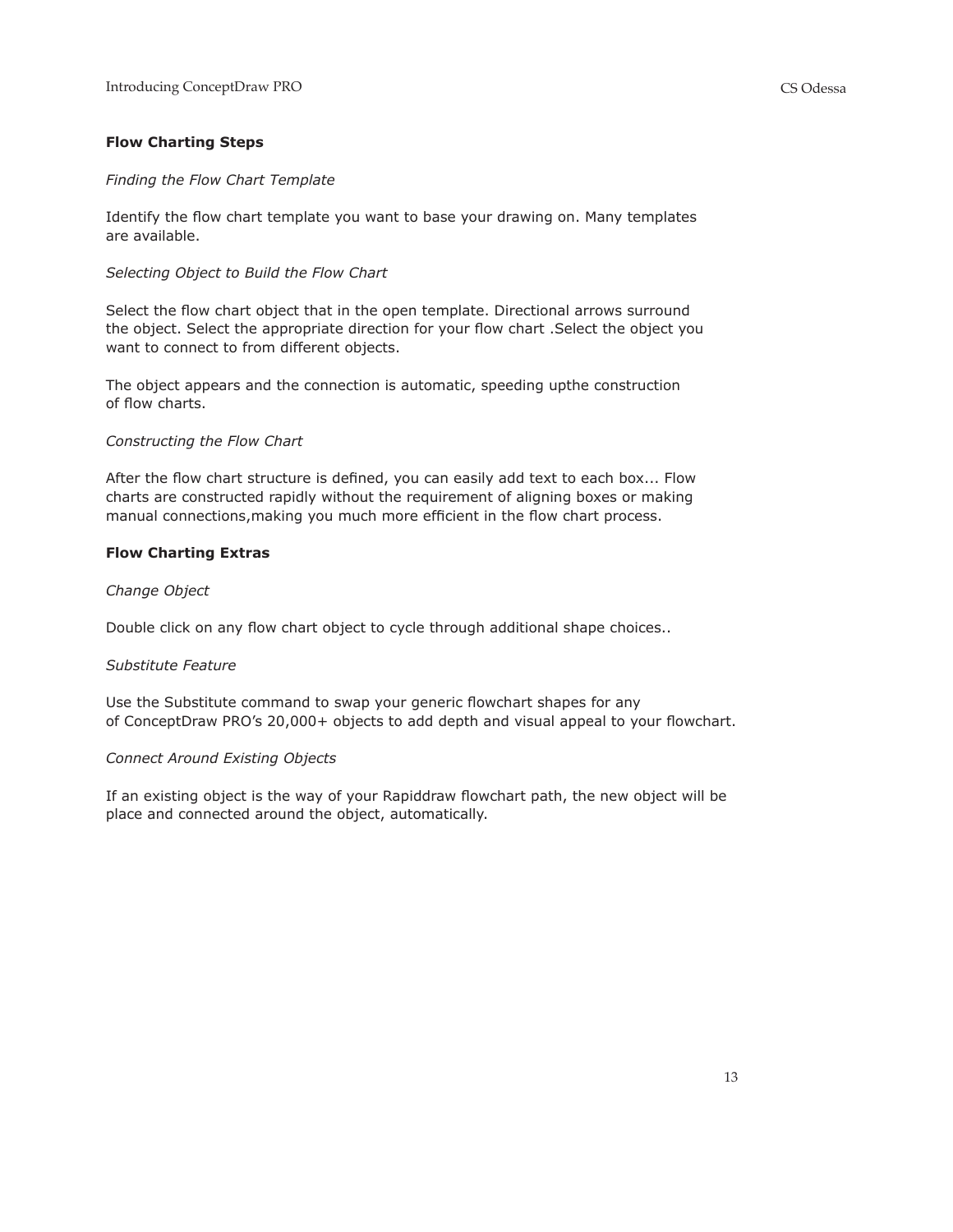# **Advanced Tip: Personalize Flow Charts to Save Time**

#### **Adapting Other Objects for Rapiddraw Flow Charting**

You can personalize Rapiddraw for creating flow charts using your customized objects. For example, you can use photos of your team members to build objects for flow chart construction. You will then see the flow chart with the person responsible for that operation at that point in the work flow.

You can even develop two flow charts that overlap using two different layers. One layer can describe the process, and the second layer can describe the resources responsible for that process. By turning the layers on and off, you can create two different views of your flow chart  $-$  a process view and a resource view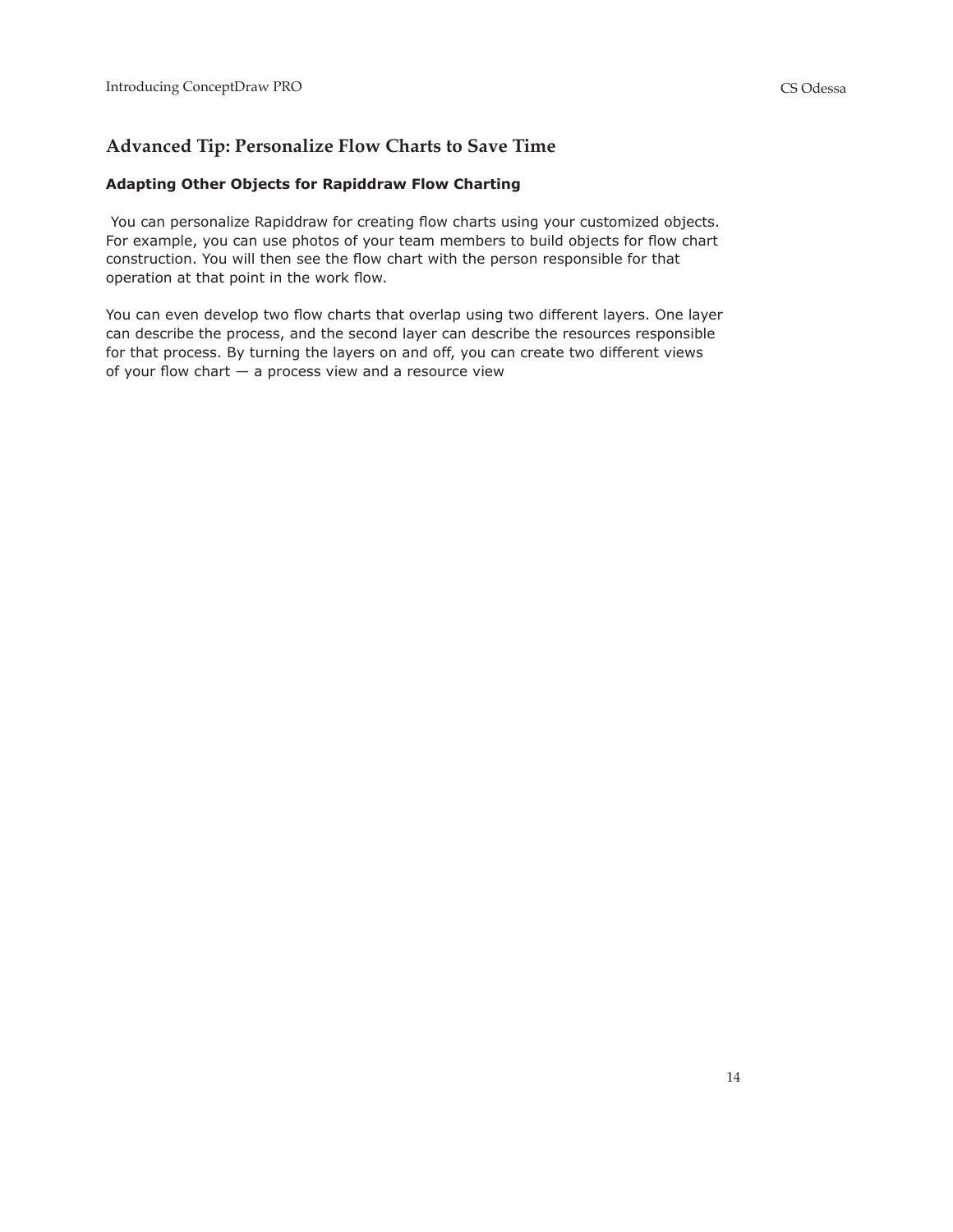# Dynamic Presentations

Many high impact uses of ConceptDraw PRO enable you to quickly build presentations for audiences. You can even use your Smartphone or solutions from ConceptDraw Solution Park to build presentations from your source materials that communicate key information.

Dynamic presentations are based on flexibility, allowing you to incorporate new data and collaborative feedback for presentations that reflect information that is accurate and up to date.

# **Using Dynamic Content**

Creating a presentation with content that can change shapes, forms, texts, colors, or backgrounds is a challenging process. Live object technology implemented in ConceptDraw PRO simplifies this challenge. Live objects can change in visual appearance depending on external data from files or the internet. To solve specific tasks, ConceptDraw PRO contains many libraries.

Hyperlinks in a dynamic presentation let you link to an object, presentation page, file, website, or application. You can navigate inside or outside the presentation slides by live objects with hyperlinks. Advanced users can use these hyperlinks with the automatic playback feature to allow you to navigate during a looped presentation.

ConceptDraw PRO libraries are optimized to save you time and help you build visually appealing presentations. When you do presentations with dynamic content, you can select from many live objects located in libraries, categorized by professional activity. Many time-saving objects for your professional activities are available. Live objects use sophisticated mathematics to drive their visual behavior.

Live objects align with methodologies of professional activities. These objects are visually appealing and can be used in your dynamic presentations. In addition to the built-in live objects, you can create your own live objects. ConceptDraw PRO contains the technology that allows you to build live objects and customize data connections.

# **Advanced Tips**

To see how dynamic content can be used, look at the multiple project dashboards implemented in ConceptDraw PROJECT. Notice how the appearance of an object changes depending on a project's condition.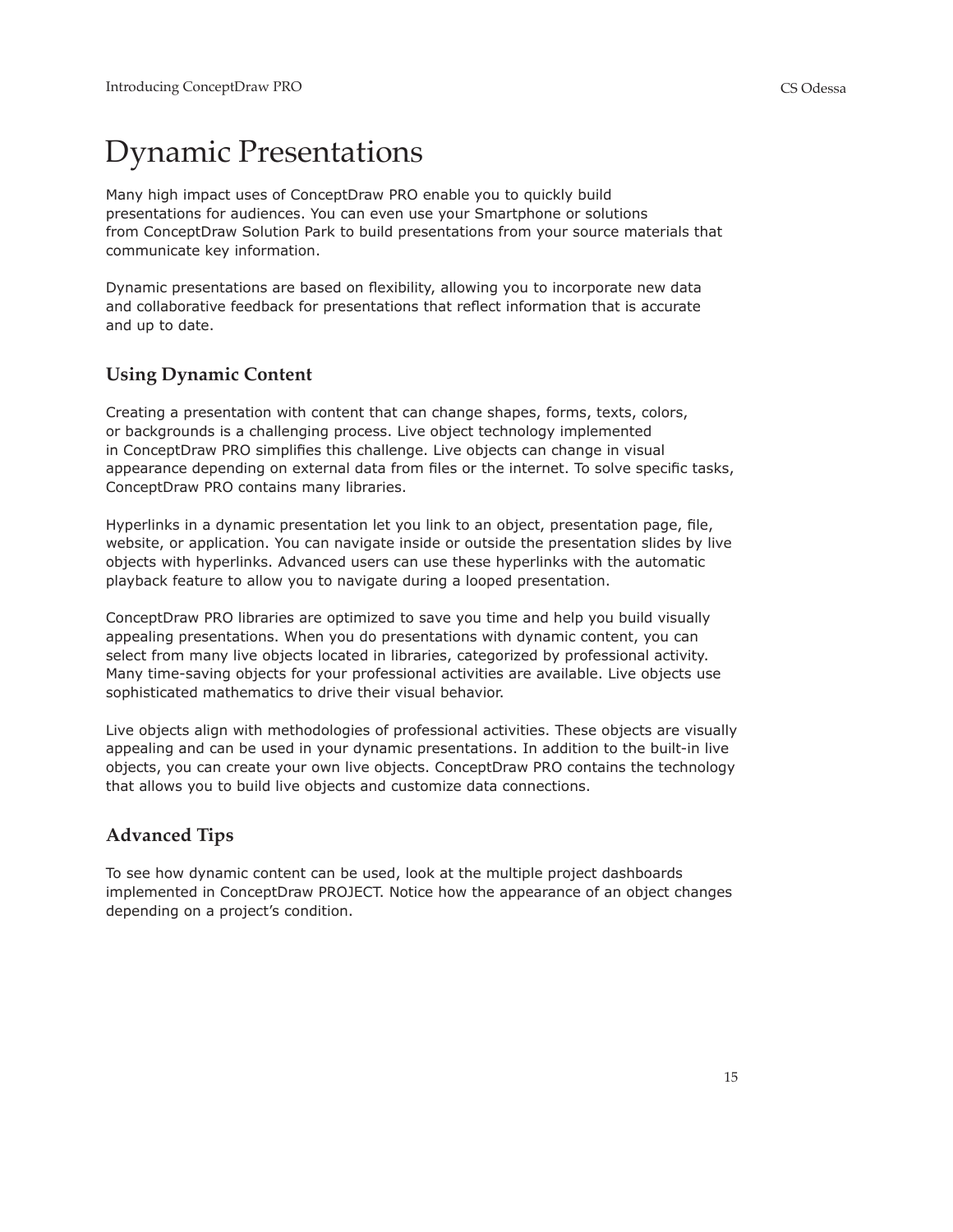### **Presentation Modes**

#### **Full Screen**

You can demonstrate your document using a full screen, which gives your presentation a clean appearance.

#### **Continuous Playing**

Continuous playing is an option to play your presentation in a loop. The presentation can be set to advance automatically or manually. If the presentation is set to automatically change slides, you assign the length of time for each slide.

#### **Slide Show**

You can save documents as a slide show which will open immediately in a full-screen presentation, ready to play. The presentation can be displayed in three modes; manually advanced, automated-showing, or continuous-playing mode. Saving documents as a slide show allows you to easily deliver them as a presentation using email.

#### **Two-Display Editing and Playing**

This mode allows you to use one screen for editing, while playing the presentation on another screen. You can edit the presentation during the presentation. This mode is perfect for discussing documents with your colleagues and modifying the documents at the same time.

#### **Web Presentations**

For web presentations, you can export to Adobe Flash, which gives you the ability to present in any browser.

#### **Presenting from Your Smartphone**

Use ConceptDraw PRO Export to Adobe Flash to make presentations for your smartphone. Depending on your smartphone's capabilities, you can even use it drive a projector to present to a group.

#### **Simple Advanced Tip**

Carry your presentation on your smartphone simply by using one of the slide exports available from ConceptDraw PRO.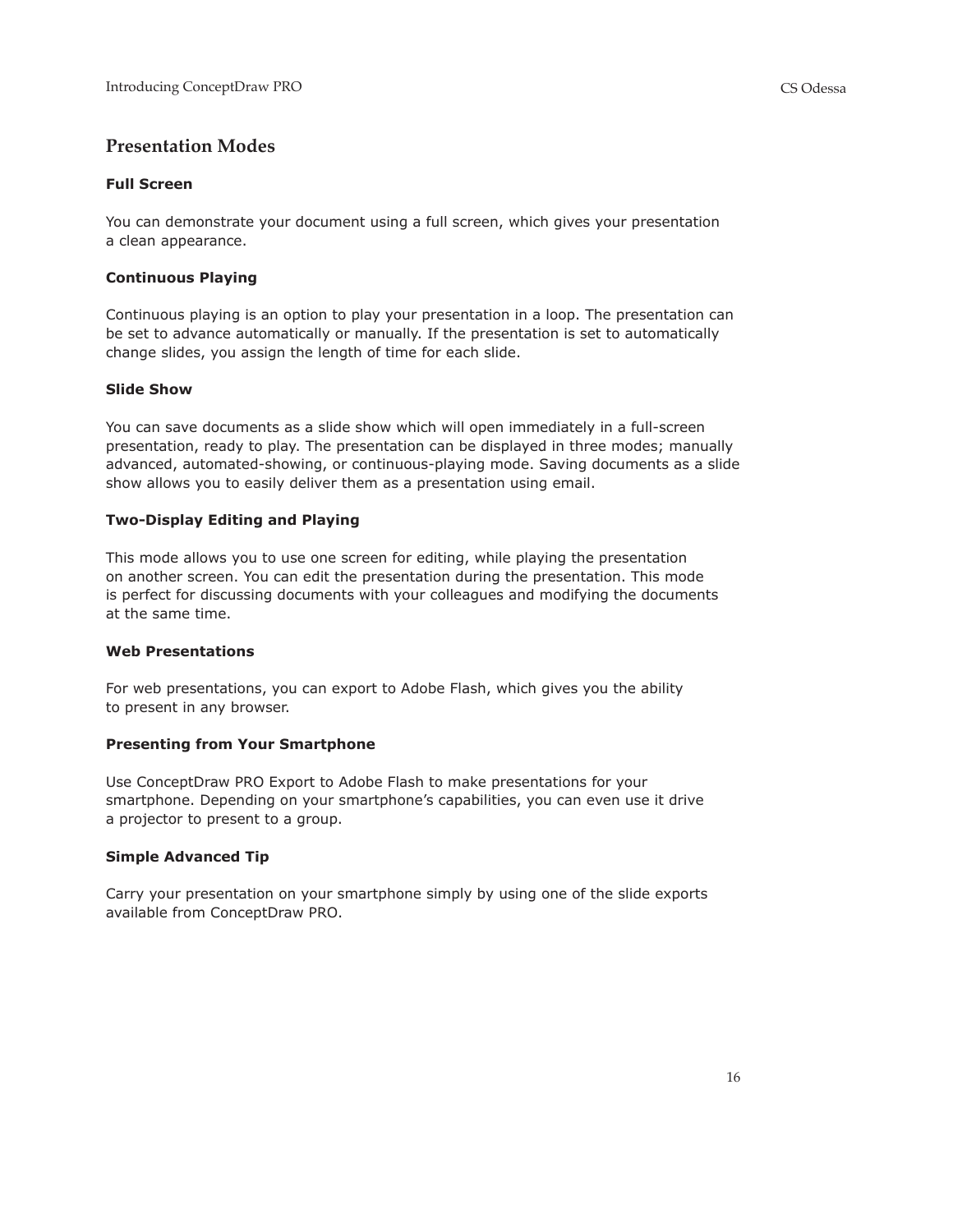### **Creating and Formatting**

#### **Library**

ConceptDraw PRO presentations are based on documents, not slides. This means that no special format is required to create presentations. Design and create your presentations the same way you would create any drawing or diagram. This also means that any ConceptDraw PRO document can be displayed as a presentation. The 20-page flowchart collection that you just made with RapidDraw can be easily displayed on a projector to present to your team.

#### **Backgrounds**

ConceptDraw PRO has an extensive library of backgrounds that can be easily incorporated into your presentation, or you can design your own background by importing graphics or using the drawing tools in ConceptDraw PRO. You can easily create and implement a background that complies with your company's corporate identity standards.

#### **Paper Size/Screen Size**

Changing the paper size to screen size will make your presentation more professional.

"Copy Paste in Place"

"Copy Paste in Place" saves time when you are repeatedly building similar slides.

#### **Object Alignment**

You can quickly manage page layout using the automatic alignment tools that are part of ConceptDraw PRO, and you can also rapidly duplicate an object by stamping to a location on your documents.

#### **Layers**

Use layers to simplify existing document content for presentations. Also use layers to demonstrate changes to baseline processes, by changing what is visible when presenting. You can build slides that support multi-layers on a page, allowing you to demonstrate different business states.

#### **Advanced Tip**

ConceptDraw PRO is a professional solution with an extensive library of complex objects that prepares your document for a meeting or a presentation. The library of sophisticated objects can be rapidly configured to your presentation needs. For example, if you are a manager, check the management activities solutions in ConceptDraw Solution Park. The library, "Marketing Diagrams", consists of many large objects for use in presentation slides.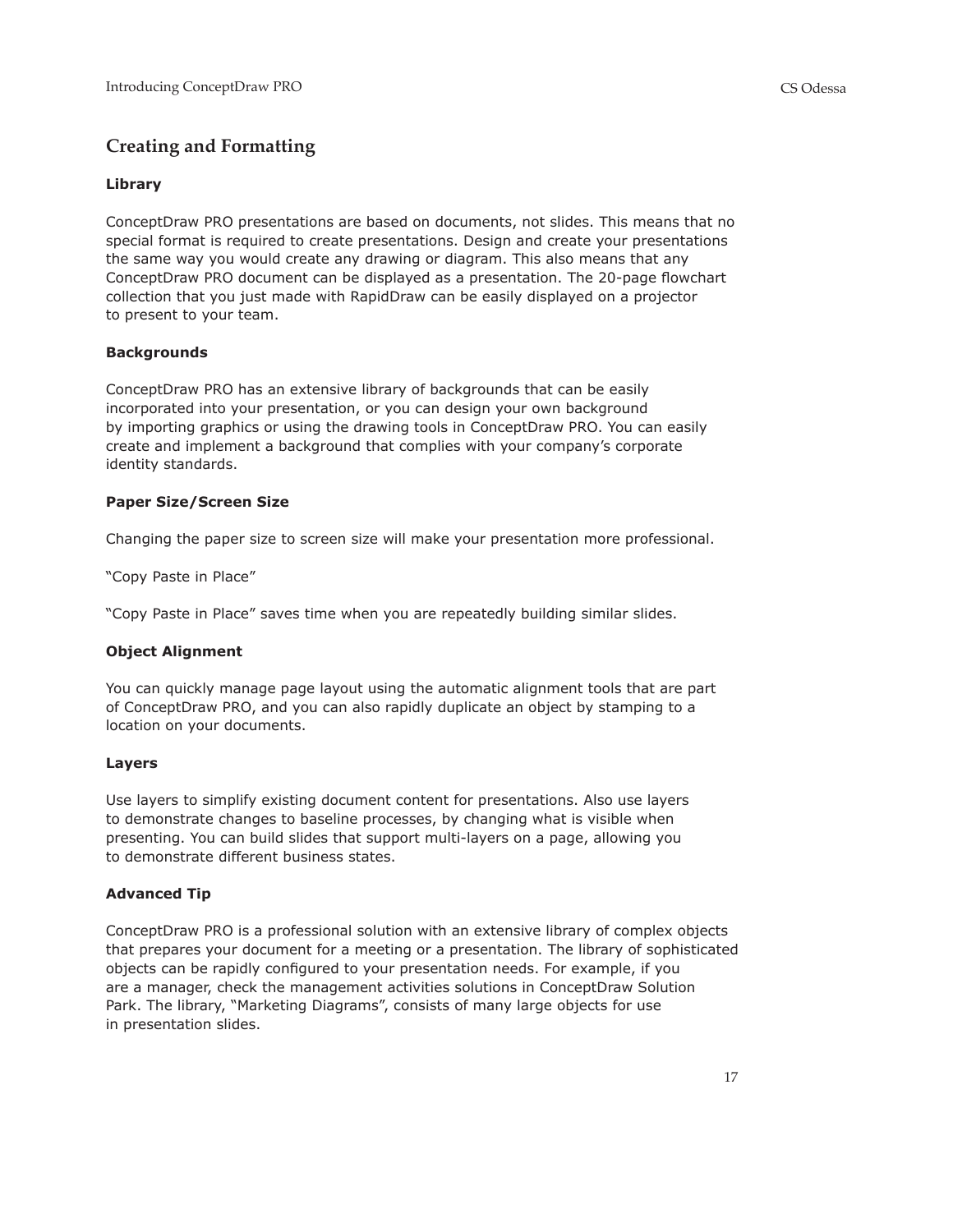# **Live Objects Technology**

The advantage of live object technology is that with one click, a live object can be connected to a data source to give you an accurate overview of any dynamic in your organization. The types of live objects include transforming, switching, and data driven objects. ConceptDraw PRO contains a rich library of these three types of live objects. Using these live objects, you can easily present the data visually.

Live object technology is very effective for communicating the state of any process or the condition of any workflow. The ability to rapidly and visually communicate these items makes live objects a very powerful tool for helping your organization function more efficiently.

For advanced users, live object technology provides a range of tools for custom development. You can create your own live objects of any type listed here, using the "Object Tables" and ConceptDraw PRO Basic for "Object Scripts."All live objects included in ConceptDraw PRO were built using these tools. This technology allows organizations and third parties to build custom solutions that connect to company data.

Third party developers can build solutions for visualizing live data and provide customers with high value dashboard-based applications.

#### **Transforming Objects**

Users are able to manipulate the handle to change the appearance of the transforming objects. A transforming object's behavior is defined by the object's developer. The complexity of transforming objects depends on how many handles are used to modify the visual appearance.

Transforming objects can be very effective in situations where visual communication is important. For example, in the GUI application library you can find scrolling and editing objects that use this technology to show shapes and positions.

#### **Switching Object**

A switching object comes with its own menu button at the top right of the object, and this button allows you to use the switching menu to change the object's appearance for different views or stages.

For example, if you have a pyramid object, you can divide it by switching the number of slices. Another good example of how this technology can be used is the GUI application prototyping library. Here you can switch between object views, highlighting items, disable/enable items, check/uncheck items, and even graphically add similar button types.